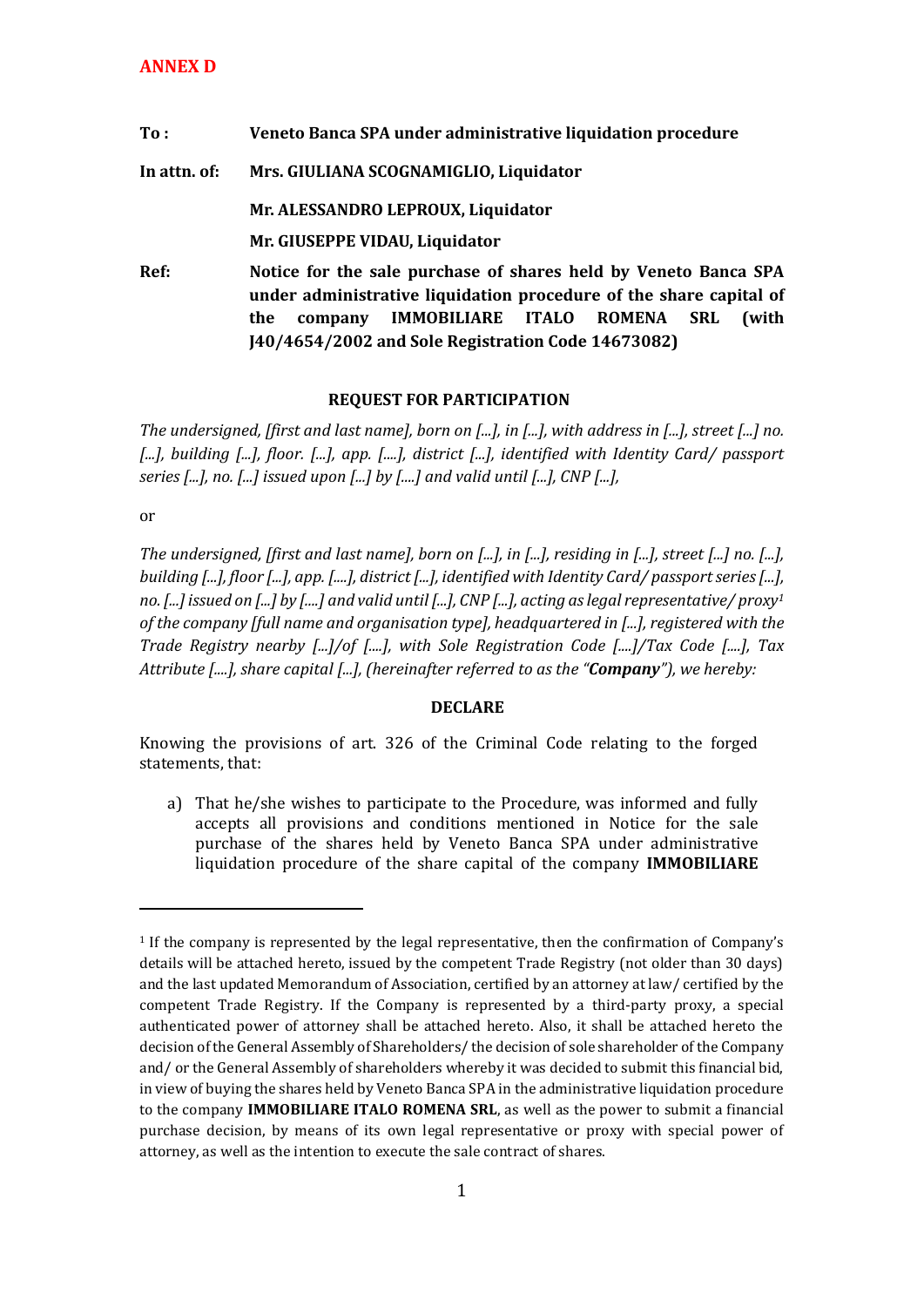**ITALO ROMENA SRL** (with J40/4654/2002 and Sole Tax Code 14673082), in the Non-Disclosure Agreement and the Data Room Regulation;

- b) That he/she saw the documentation provided to the participants in the Virtual Data Room;
- c) That he/she is not in the situation which can hinder the participation to Procedure as per the provisions of the Notice for the sale and purchase of shares and especially:
	- in the twelve (12) months before publishing the Notice for the sale and purchase of shares, he/she has not been seen and found and they are not in the situation regulated by provisions of art. 153<sup>24</sup> para.(1) of Law no. 31/1990, republished, with subsequent modifications and completions: *"If the board of directors or the management finds that, following the losses determined by the annual financial statements approved under the law, the net asset of the company, computed as the difference between the total assets and the total debts of the company, diminished to less than half of the subscribed share capital, an extraordinary general meeting shall be immediately convened, to decide whether the company must be dissolved*" and / or in similar cases based on the law of the state of affiliation;
	- in the twelve (12) months before the publishing of the Notice for the sale and purchase of shares, he/she has not been and is not under bankruptcy or liquidation, their business are not led by a Liquidator or their trade activities are not suspended and they are not the subject of an arrangement with the creditors. Also, he/she is not in a similar case with the previous ones, regulated by law.
	- He/she is not the subject of a legal procedure to instate him/her in one of the situations mentioned above;
	- Associates/ shareholders, directors, members of the surveillance board and so on, are the following:

[*to be mentioned: last name, first name, position, place and date of birth, residence, CNP*]: [...], as well as the undersigned/ the above-mentioned company:

- i) He/ she has no criminal records, has not been under criminal investigation or sentenced by the final decision of a court for committing one of the following crimes:
	- Establishment of an organized criminal group provided by Law no. 286/2009 on the Criminal Code with subsequent amendments and completions or the corresponding provisions of the criminal law of the state where the participant was convicted;
	- money laundering, provided by Law no. 656/2002 on the prevention and sanctioning of money laundering, as well as for the establishment of measures for preventing and fighting terrorist funding - republished, or by the corresponding provisions of the criminal law of the state in which the participant was convicted;
	- corruption offenses, provided by Law no. 286/2009 with subsequent modifications and completions and crimes assimilated to the corruption offenses provided by the Law no. 78/2000 on the prevention, discovery and sanctioning of corruption actions, with subsequent modifications and completions, or by the corresponding provisions of the criminal law of the state in which the participant was convicted;
	- offenses against the financial interests of the European Union, provided by Law no. 78/2000 on the prevention, discovery and sanctioning of corruption actions, with subsequent modifications and completions, or by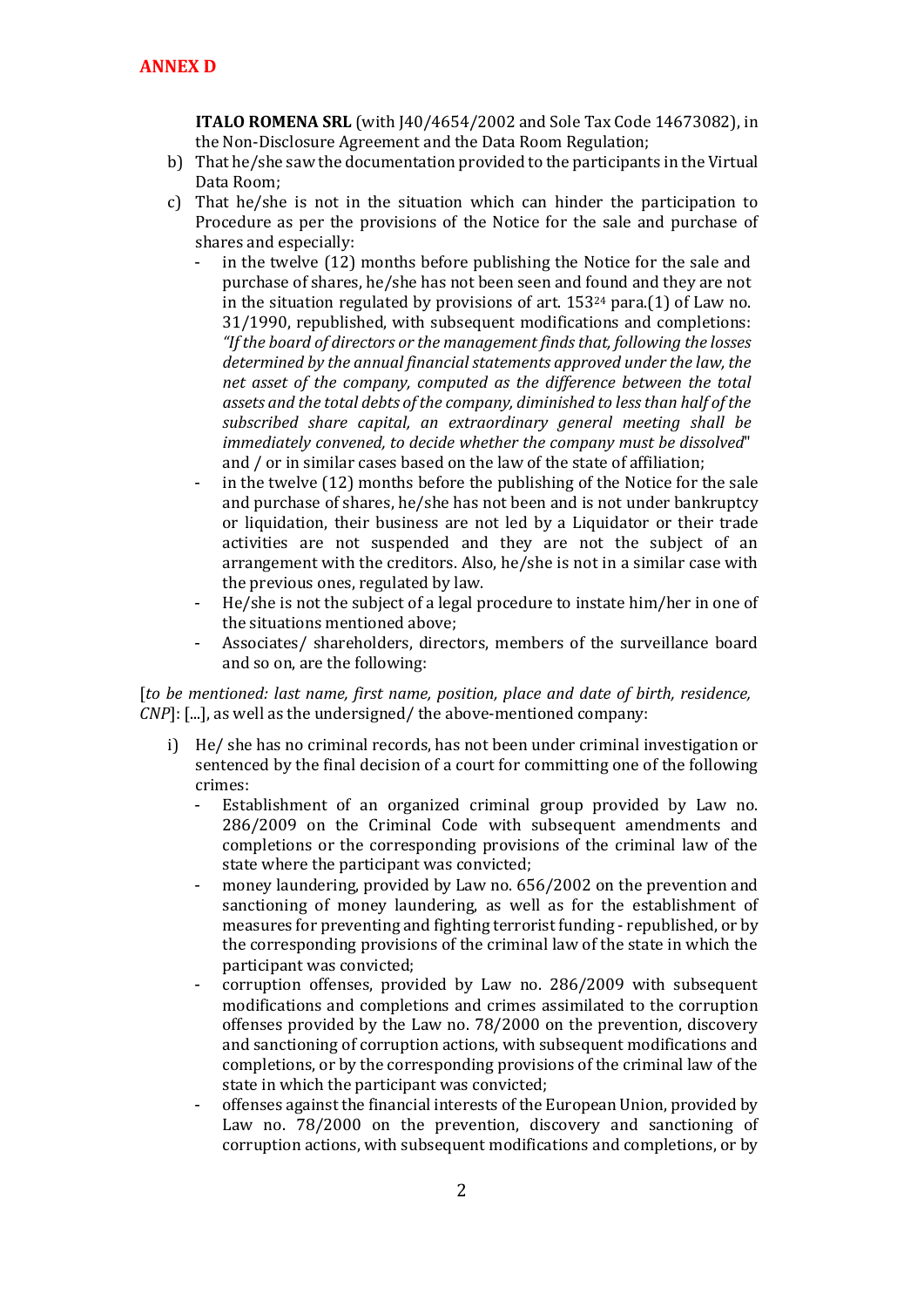the corresponding provisions of the criminal law of the state in which the participant was convicted;

- acts of terrorism provided by Law no. 535/2004 on the execution and fighting against terrorism, with the subsequent modifications and completions, or by the corresponding provisions of the criminal law of the state where the participant was convicted;
- trafficking and exploitation of vulnerable persons, provided by Law no. 286/2009 with subsequent amendments or additions, or by the appropriate provisions of the criminal law of the state where the participant was convicted;
- fraud, within the meaning of Art. 1 of the Convention on Protecting the EU's financial interests of 27.05.1995;
- j) no final court decision was ruled against him/ her or no administrative decision with final and binding character as per the law of the state in which the participant is based/ holds his financial residence/ residence for failure to comply with the duties to pay the fees, taxes and contributions to the consolidated general budget.
	- That in relation to the above-mentioned persons, the following measures were taken:

[...]

That there are no dismissed persons in the year previous to that one of publishing the Notice for the sale and purchase of shares;

*or*

That the persons dismissed in the year before the publishing of the Notice for the sale and purchase of shares are the following:

[*to be indicated: last and first name, position, place and date of birth, residence, CNP*]: [...] , and

- That the persons mentioned above:
- k) Have no criminal records, they have not been under criminal investigation or sentenced by the final decision of a court for committing one of the following crimes:
	- Establishment of an organized criminal group provided by Law no. 286/2009 on the Criminal Code with subsequent amendments and completions or the corresponding provisions of the criminal law of the state where the participant was convicted;
	- money laundering, provided by Law no. 656/2002 on the prevention and sanctioning of money laundering, as well as for the establishment of measures for preventing and fighting terrorist financing - republished, or by the corresponding provisions of the criminal law of the state in which the participant was convicted;
	- corruption offenses, provided by Law no. 286/2009 with subsequent modifications and completions and crimes assimilated to the corruption offenses provided by the Law no. 78/2000 on the prevention, discovery and sanctioning of corruption actions, with subsequent modifications and completions, or by the corresponding provisions of the criminal law of the state in which the participant was convicted;
	- offenses against the financial interests of the European Union, provided by Law no. 78/2000 on the prevention, discovery and sanctioning of corruption actions, with subsequent modifications and completions, or by